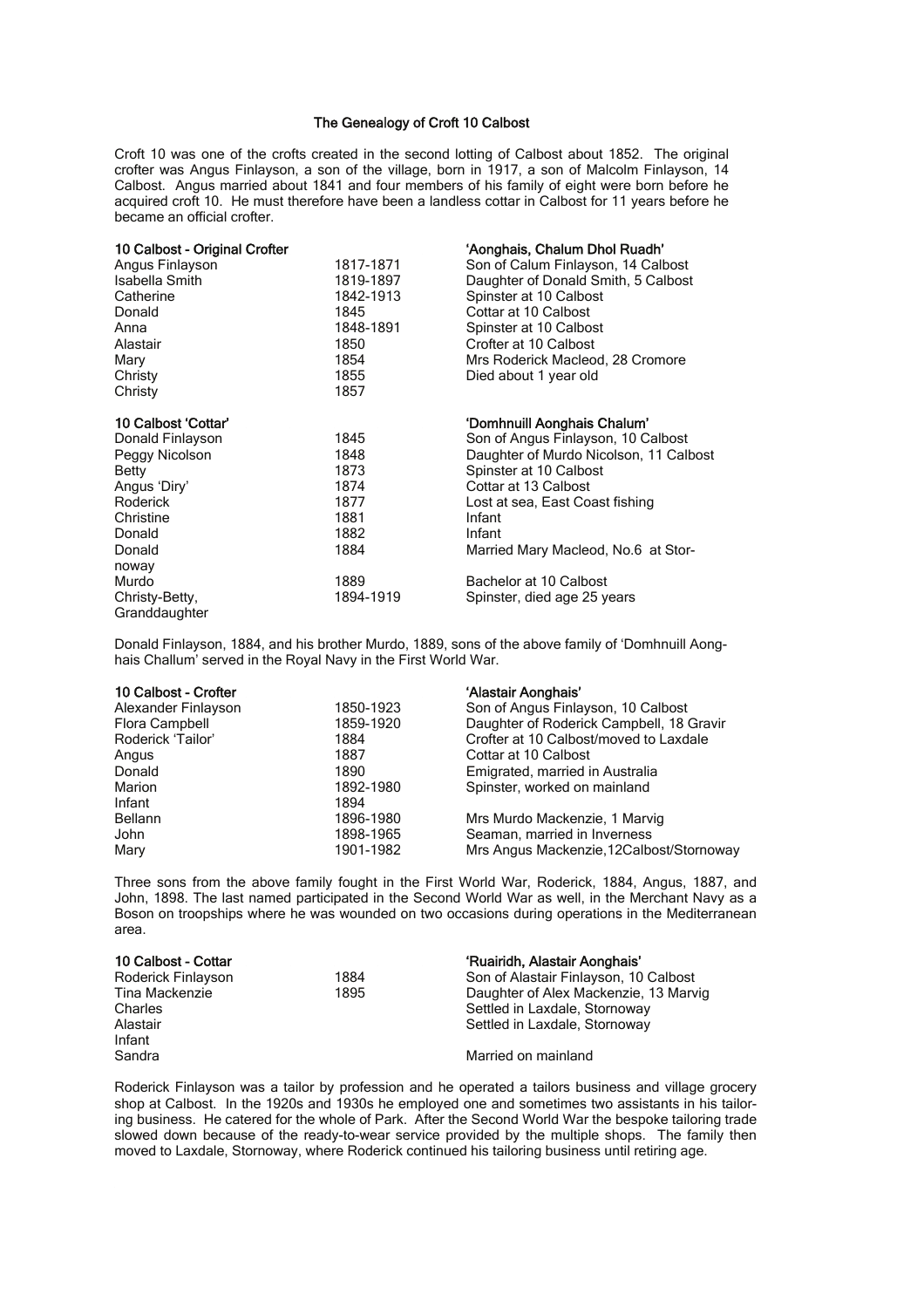| 10 Calbost - Cottar |           | 'Aonghais, Alastair Aonghais'         |
|---------------------|-----------|---------------------------------------|
| Angus Finlayson     | 1887      | Son of Alastair Finlayson, 10 Calbost |
| Christy Finlayson   | 1890      | Daughter of Neil Morrison, 9 Calbost  |
| Murdo               | 1913      | Lost in Royal Navy, Second World War  |
| Angus               | 1915      | Married in Stornoway                  |
| Flora               |           | Died at school age                    |
| Alex                | 1919-1939 | Lost in Royal Navy, Second World War  |
| John Neil           |           | accidentally scalded as a child, died |
| John Neil           |           | <b>Married in Inverness</b>           |
| Murdina             | 1927      | Mrs DM Macleod, 4 Kershader           |

Angus Finlayson, 1887, head of the above family, was a fishing boat skipper. He skippered the 'Sceptre', a 70 foot Zulu sailing boat and the motor boats 'Proceed 1' and 'Proceed 2'.



View of Croft 10 towards Calbost Bay

A view of croft 10 towards Calbost Bay, the photo was taken from croft 11 where part of the house of Kenneth Nicolson, No. 11, may be seen in the foreground on the left. This is the first white house in Calbost about 1890 or slightly before. It was converted from a thatched house.

Across the stream, right of centre, may be seen the house of Donald Finlayson 'Domhnuill Aonghais' (born 1845). His son Murdo lived in it until the 1950s. It was the last thatched house in Calbost and it was joined to the Hydro Electric supply in its latter years. In the centre is Murdo Finlayson's small new house and further on is the ruin of Alastair Aonghais' (born 1850's) house built about 1880. To the left of that may be seen the gable end of Roderick Finlayson's house (born 1884) with his tailors shop and grocery shop extending to the west of the dwelling house. Nearer the sea may be seen Angus Finlayson's house (born 1887). The plan of construction of this house was two stone and clay gable ends and timber sides and roof with both sides and roof covered in felt or canvas and an annual coat of coal tar applied to it.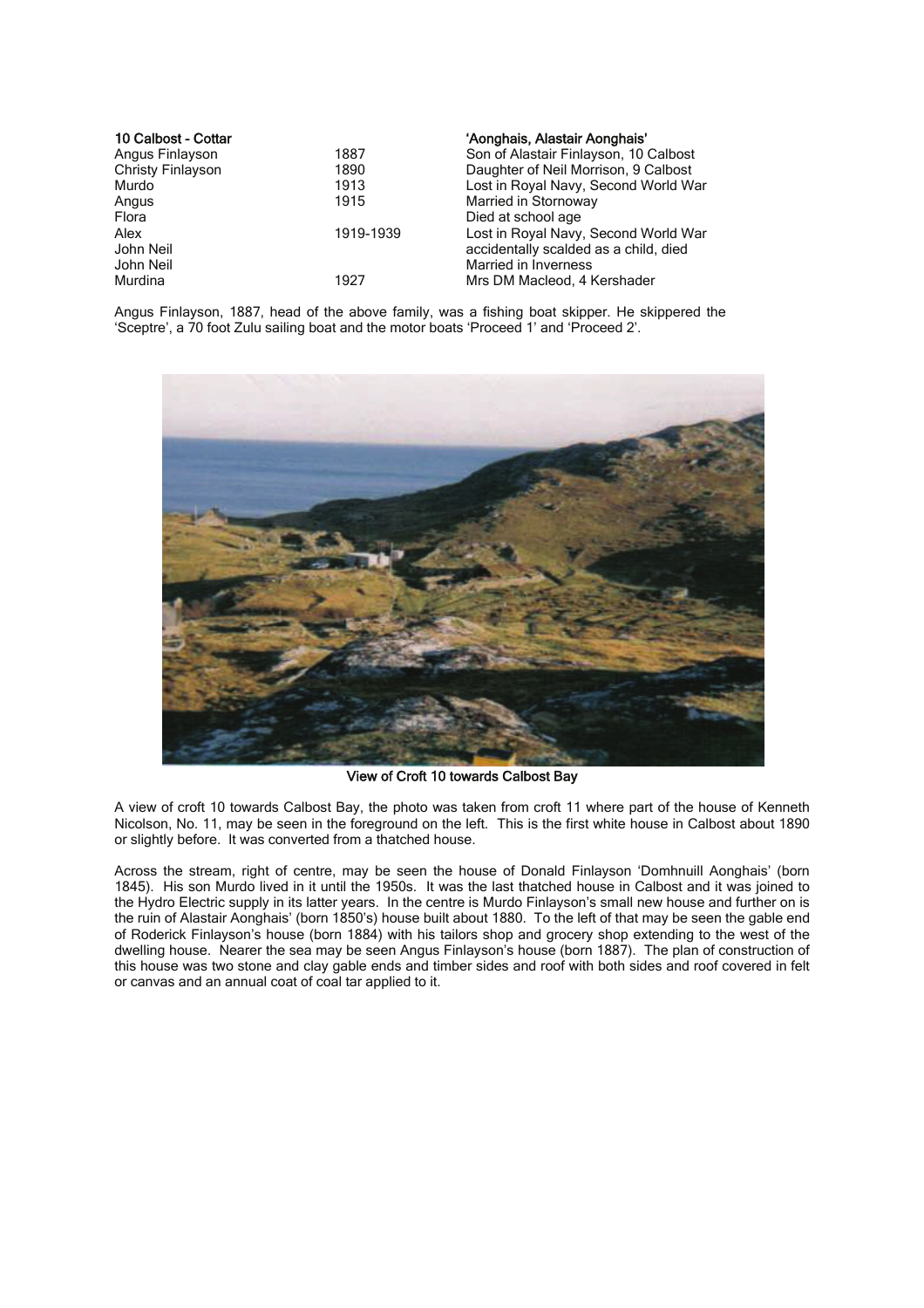

Donald Finlayson, 1890-1952, son of 'Alastair Aonghais', 10 Calbost. Donald emigrated to Melbourne, Australia about 1908 at the age of about 18 years. He left Lewis on the mail boat 'Sheila' in the month of May and subsequently he named his first born daughter 'Sheila May'.

He worked in the docks and at sea mainly on pilot-boats and he joined the 5<sup>th</sup> Battalion A.I.F and fought at Gallipoli in the First World War where he was very badly wounded.

He married an Australian lady of American extraction, Vera Collins, and they had a family of four, two girls and two boys, Sheila, Ninette, Eric and Roderick.

They had a very traumatic experience when their younger son Roderick was kidnapped at the age of 16 years and despite a widespread search it was his remains that were eventually found three years later and his father was able to identify the clothing etc. Donald's health was indifferent since his experiences at Gallipoli, but he lived to the age of 62 years. He died in 1952 and his wife died a few months later also in 1952.

Ninette's daughter, Janet, came to Lewis on a working holiday and to meet her relations. While in Lewis she met and married her husband John Maciver, a teacher in the Nicolson Institute, Stornoway, and they set up home in Newvalley near Stornoway.



Left - Mary Finlayson 'Mairi Alastair Aonghais', 1901-1982, 10 Calbost. Subsequently married Angus Mackenzie 'Poggie', son of Angus Mackenzie, 12 Calbost, and they lived in Stornoway.

Right - Christy Finlayson 'Christy Betty', 1894-1919, 10 Calbost. Photo taken in Glasgow. Christy died suddenly aged 25 years.

> Miss Marion Finlayson 'Meron', daughter of Alastair Finlayson, 10 Calbost.

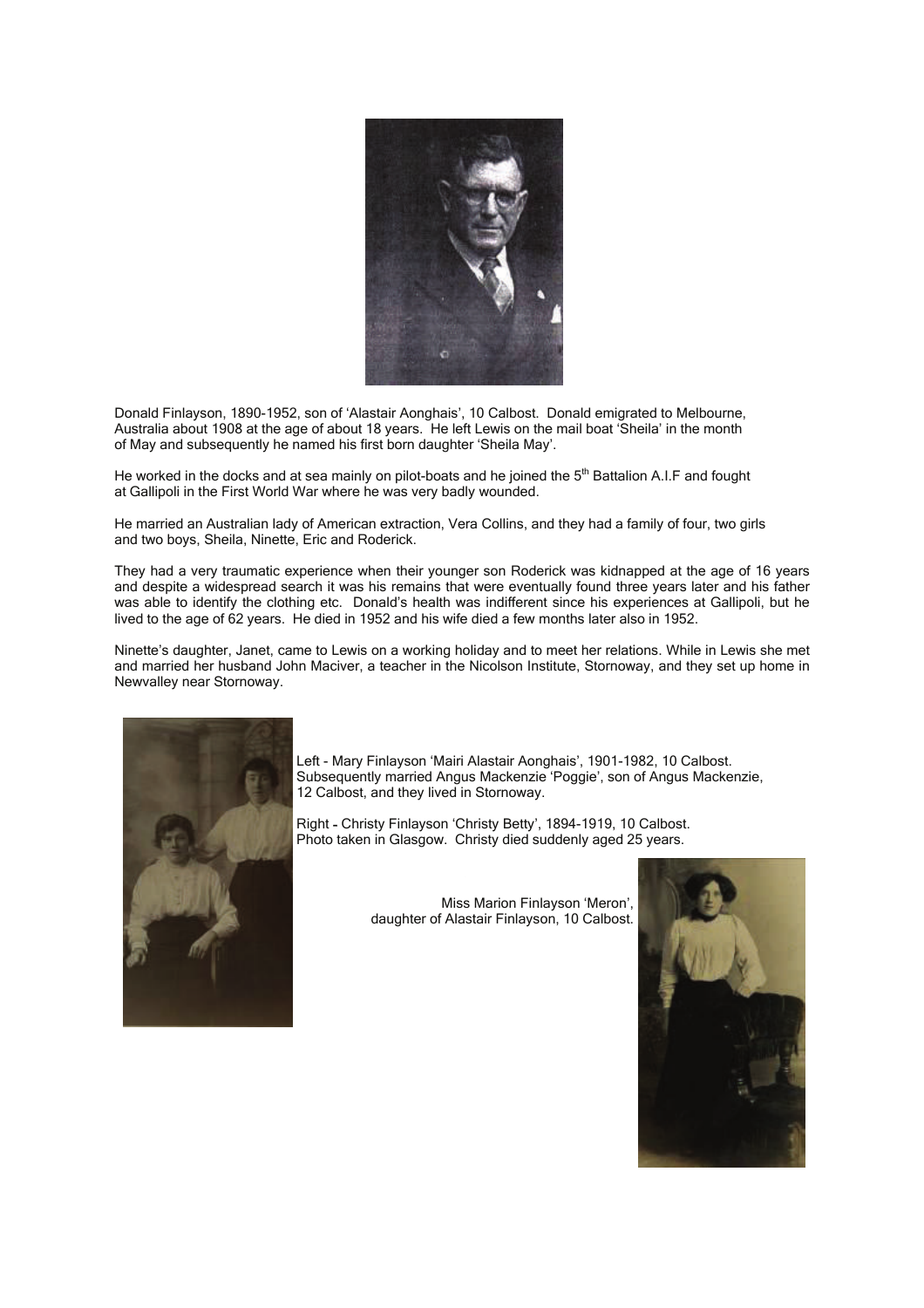

Wedding of Angus Finlayson 'Alastair', 1887, 10 Calbost, and Christy Morrison 'Neil', 1889, 9 Calbost at Fraserburgh in 1912.

Standing - Best Man, Donald Mackenzie 'Loons', 12 Calbost; Bridesmaid, Bellann Finlayson 'Alastair', 10 Calbost.

Hebridean men and women followed the herring fishing from port to port and many of them married at the fishing port and travelled home as married couples.



Murdina Finlayson, 1927, youngest daughter of Angus Finlayson and Christy at 10 Calbost. Murdina married Donald M Macleod, 4 Kershader, and they lived in Laxdale, near Stornoway.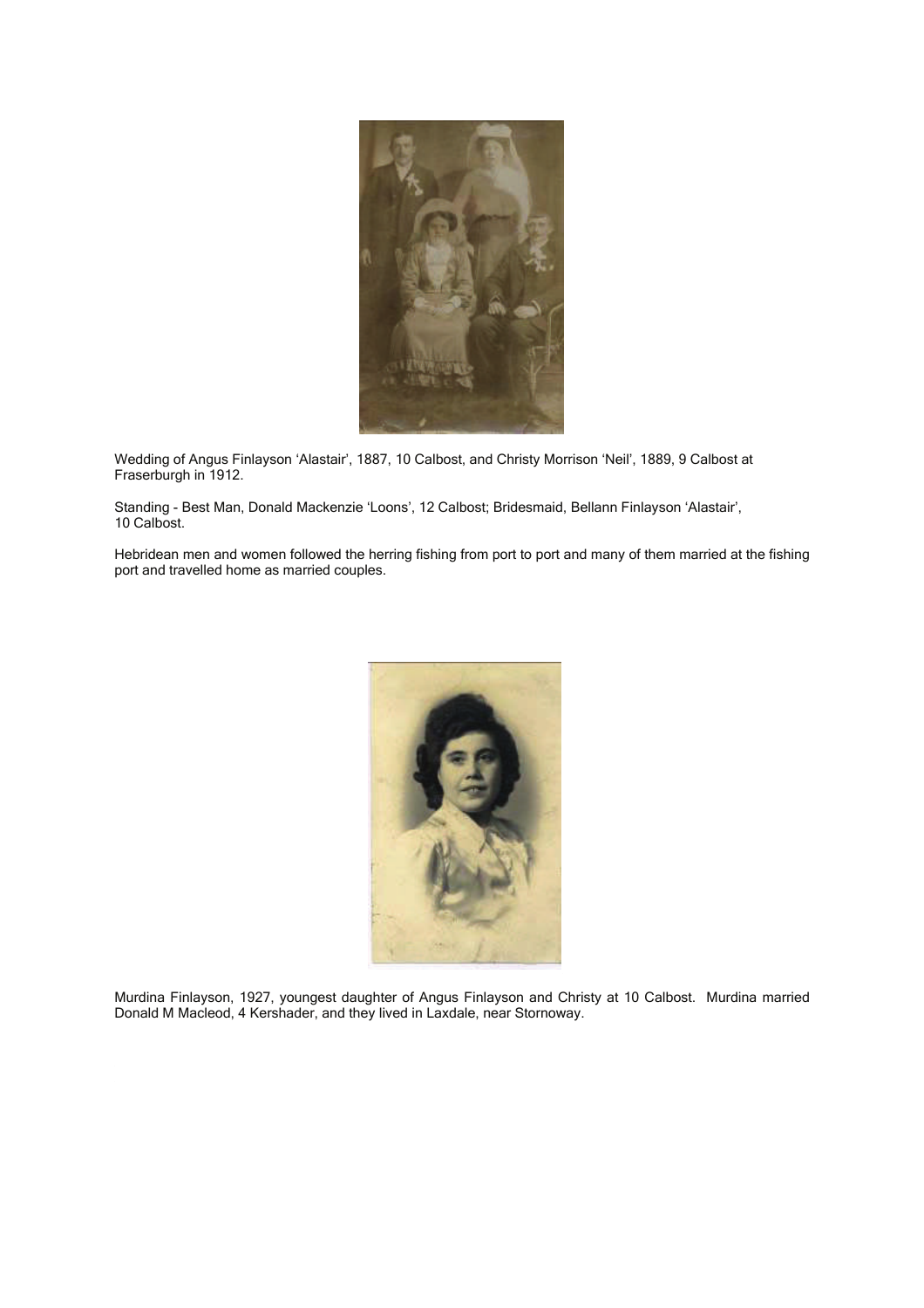

 Right: Angus Finlayson, 1887, son of Alastair Finlayson, 10 Calbost, as a young Naval Reservist.

Left: centre of picture: Christy Morrison, 1890, daughter of Neil Morrison, 9 Calbost, wife of Angus Finlayson, 10 Calbost Left: Their daughter, Flora who died young. Right: Murdina, another daughter





Left: Murdo Finlayson 'Murdaigean, Aonghais Alastair', bachelor, son of Angus Finlayson, 10 Calbost, who was a Royal Naval Reservist who was called up in 1938 and killed on 1<sup>st</sup> February 1944 aged about 30 years, when his ship 'SS Calep-Sprauge' was sunk by enemy action at Newhaven. He is interred in Gravir Cemetery.

Centre: His younger brother, Alexander Finlayson, bachelor, 10 Calbost, was the first Lewis casualty in the Second World War, when at the age of 20 years his ship, the aircraft carrier 'HMS Courageous', was sunk by enemy action on 17<sup>th</sup> September 1939 at Scapa Flow.

Right: A third brother, Angus Finlayson, who served in the Royal Navy in the Second World War in his mid 20s as a Leading Seaman Gunner on the minesweeper 'HMS Calliope'. He survived the war.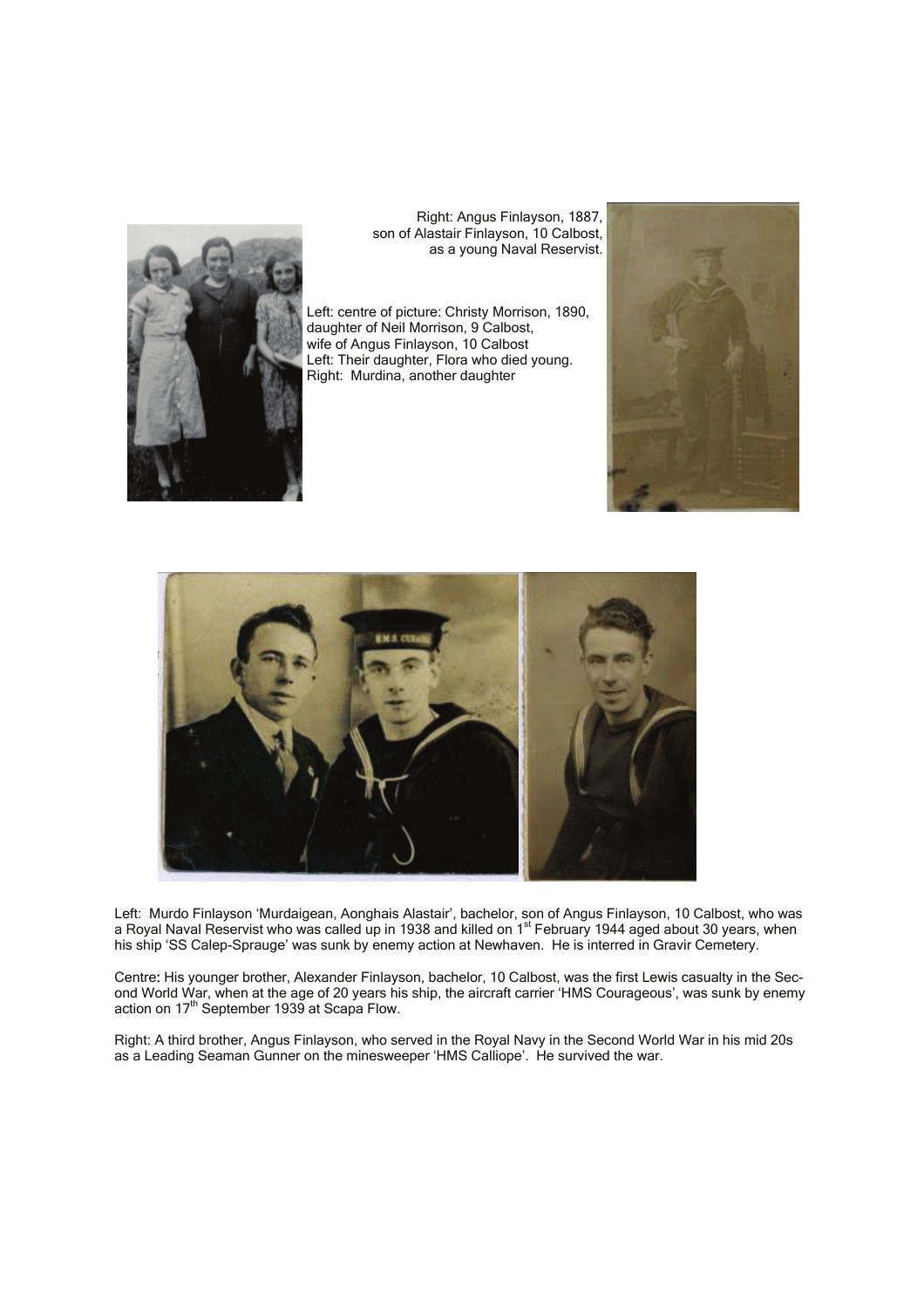Marion Finlayson 'Meron' (Alasdair), 1891-1980, and her brother Roderick Finlayson 'Toum', 1884-1965.

Marion (unmarried) worked in Oban most of her life. As a young man Roderick served his trade as a tailor and worked in Oban. He was called up at the beginning of the First World War and served in the 2<sup>nd</sup> Seaforth Highlanders in the trenches on the Western Front, where he was awarded the 'Mons Star'.

His other three brothers also served in the First World War, Angus in the R.N.R., Donald in the Army, and John served at sea in both wars. After the First World War, Roderick married Tina Mackenzie, 13 Marvig, and set up in business as a tailor at 10 Calbost serving the whole district of Park. He also operated a village grocery store until the family moved to Laxdale after the Second World War.





Bellann Finlayson 'Bellann Alastair Aonghais', 10 Calbost; Mrs Murdo Mackenzie, 1 Marvig.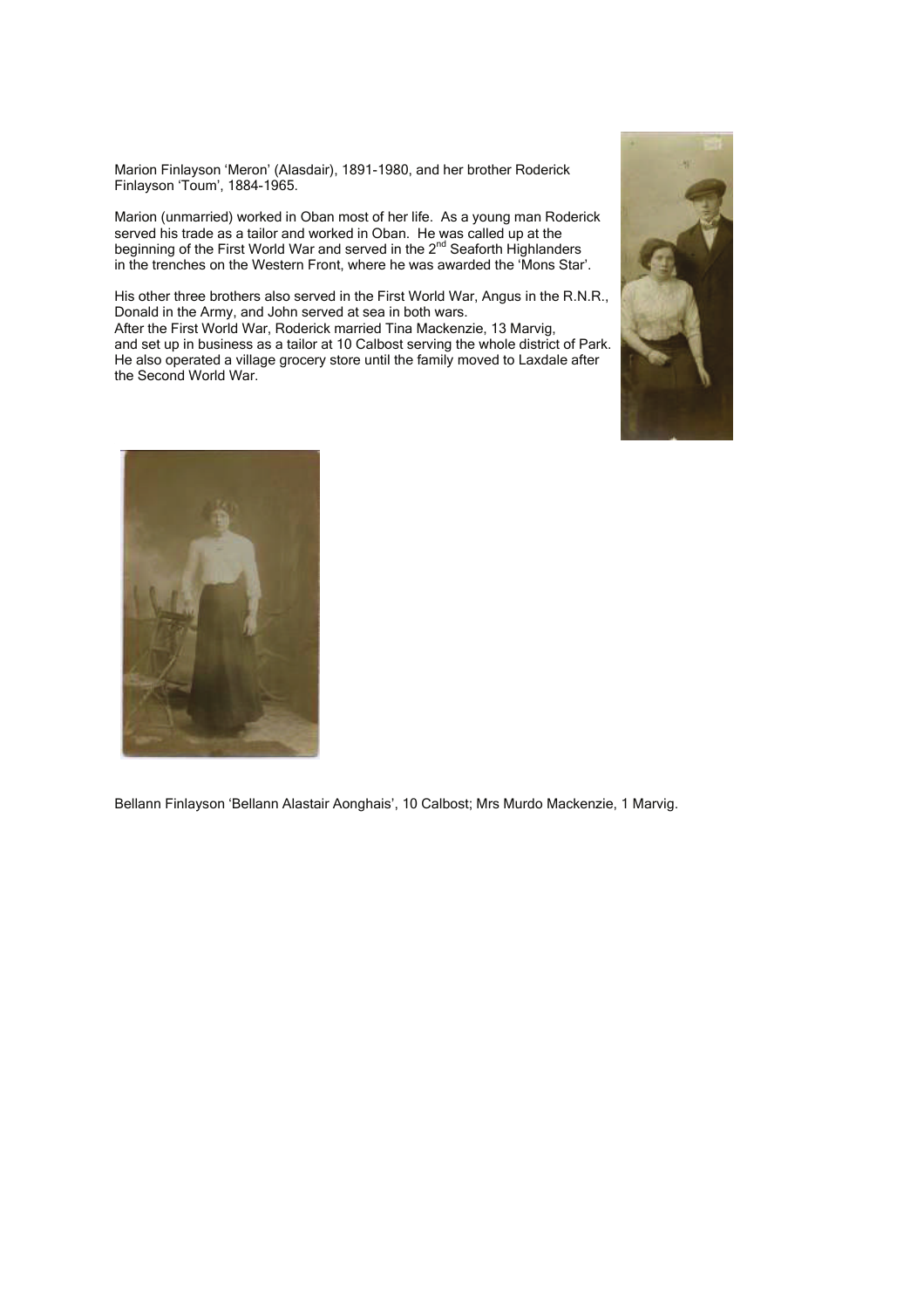1848. There was Babligath the he holos Fulayam Margaret certefa that the foregoing is the Griginal entor is the L. Congregas  $ecorko$ eed hed

## Copy Birth Certificate of Margaret Nicolson

A certificate certifying the date of birth of Margaret 'Peggy' Nicolson, daughter of Murdo Nicolson, 11 Calbost 'Murchaidh Mac Dhomhnuill ic Thormoid', and signed on behalf of the Kirk Session of the Lochs Free Church at Crossbost by Donald Mackinnon, Leurbost Session Clerk, in February 1916. When the Old Age Pension first came out, some of the older people in Lewis were unable to provide proof of their age by submitting an official certificate from the Registrar of Births and Deaths because their births were never recorded officially. Compulsory recording of births and deaths had not commenced in Lewis when the older people were born.

Peggy was the wife of Donald Finlayson 'Domhnuill Ruadh', 10 Calbost.

Fortunately, the Old Age Pension authorities accepted a baptismal certificate from the records of their local congregation, and they were most grateful to the Liberal Government who introduced this very necessary social reform.



Donald Finlayson, 1884, son of Donald Finlayson, 10 Calbost, dressed as a fisherman.